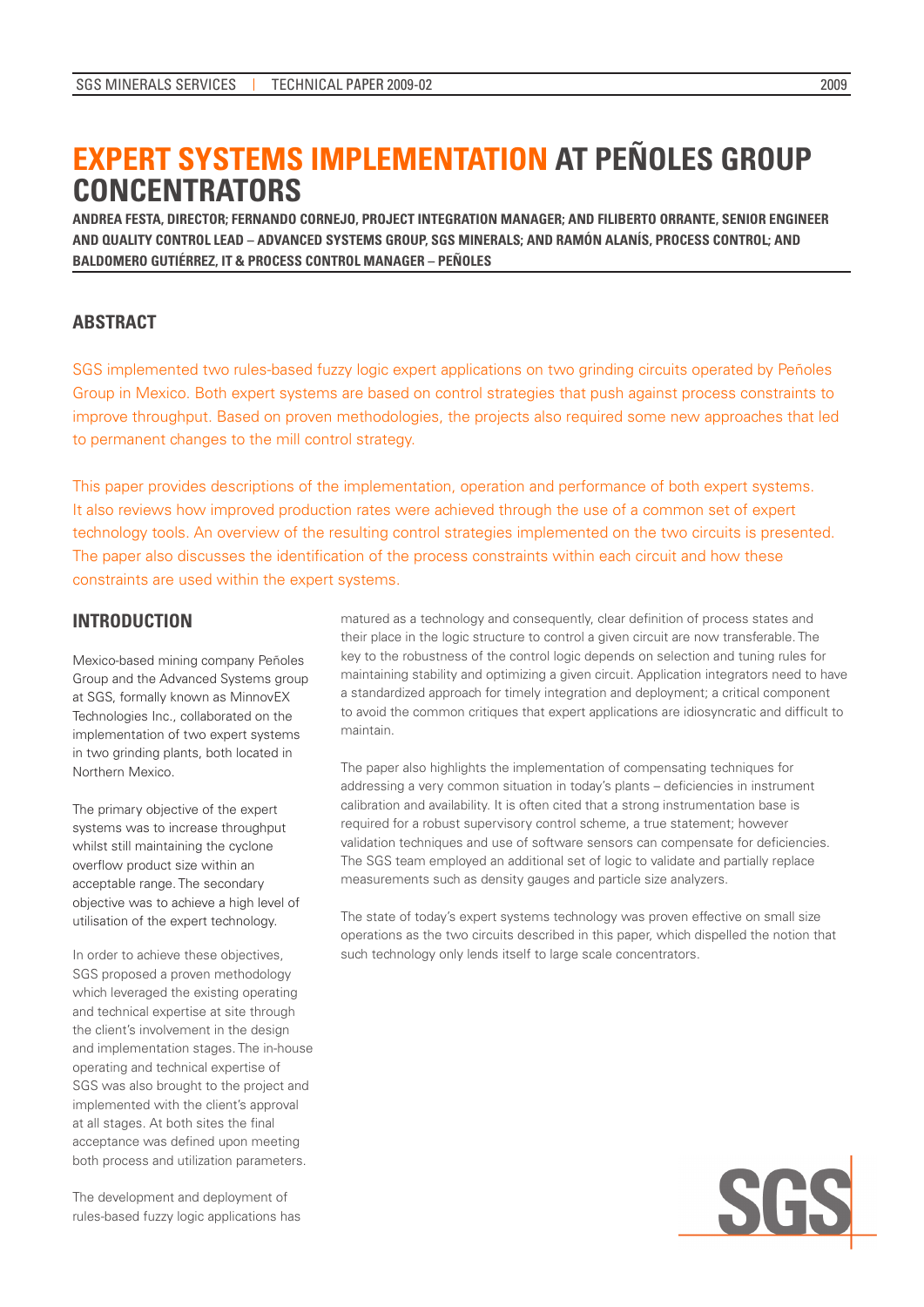### **CIRCUITS DESCRIPTION**

### **PRIMARY BALL MILL CIRCUIT**

A flowsheet of the primary ball mill circuit is shown in Figure 1, indicating the various control loops and process measurements available to be utilized by an expert system.

The circuit consists of two identical primary ball mills running in parallel with an overall processing capacity of 2500 TPD. Each ball mill has a single cyclone classification stage with the overflow product reporting to a downstream flotation circuit. A particle size analyzer is also installed on the cyclone overflow. The different variables utilized by the Expert System as manipulated variables are indicated in Figure 1, which include the mill feedrate, feed and sump water addition. The reliability of some instrumentation installed on the circuit was found questionable, in particular the density measurement of the cyclone feed and the particle size measurement of the cyclone overflow.

#### **SAG/BM CIRCUIT**

Flowsheets of the second grinding circuit are shown in figures 2 and 3, also indicating control loops and installed instrumentation.

The overall SAG/BM circuit consists of a SAG milling circuit, followed by a secondary and tertiary grinding stage utilizing two ball mills. The SAG/Ball Mill Circuit has an overall processing capacity of 2300 TPD. A 20.0 ft x 7.5 ft, 1500 HP fixed speed SAG Mill is fed with ore coming from four feeders. As a result of the natural size segregation occurring on the feed stockpile, the feeders can be utilized by the expert system to manipulate the ratio of coarse to fine ore. The secondary grinding stage consists of a ball mill fed with material coming from the SAG circuit. Finally, a tertiary grinding stage consisting of a ball mill in closed circuit is fed from the secondary grinding stage. The secondary and tertiary ball mills have individual classification stages where the cyclone overflow reports to a common overflow sump before being pumped to the flotation stage.



Figure 1: Primary Ball Mill Grinding Circuit



Figure 2: Primary SAG Mill – SAG/BM Circuit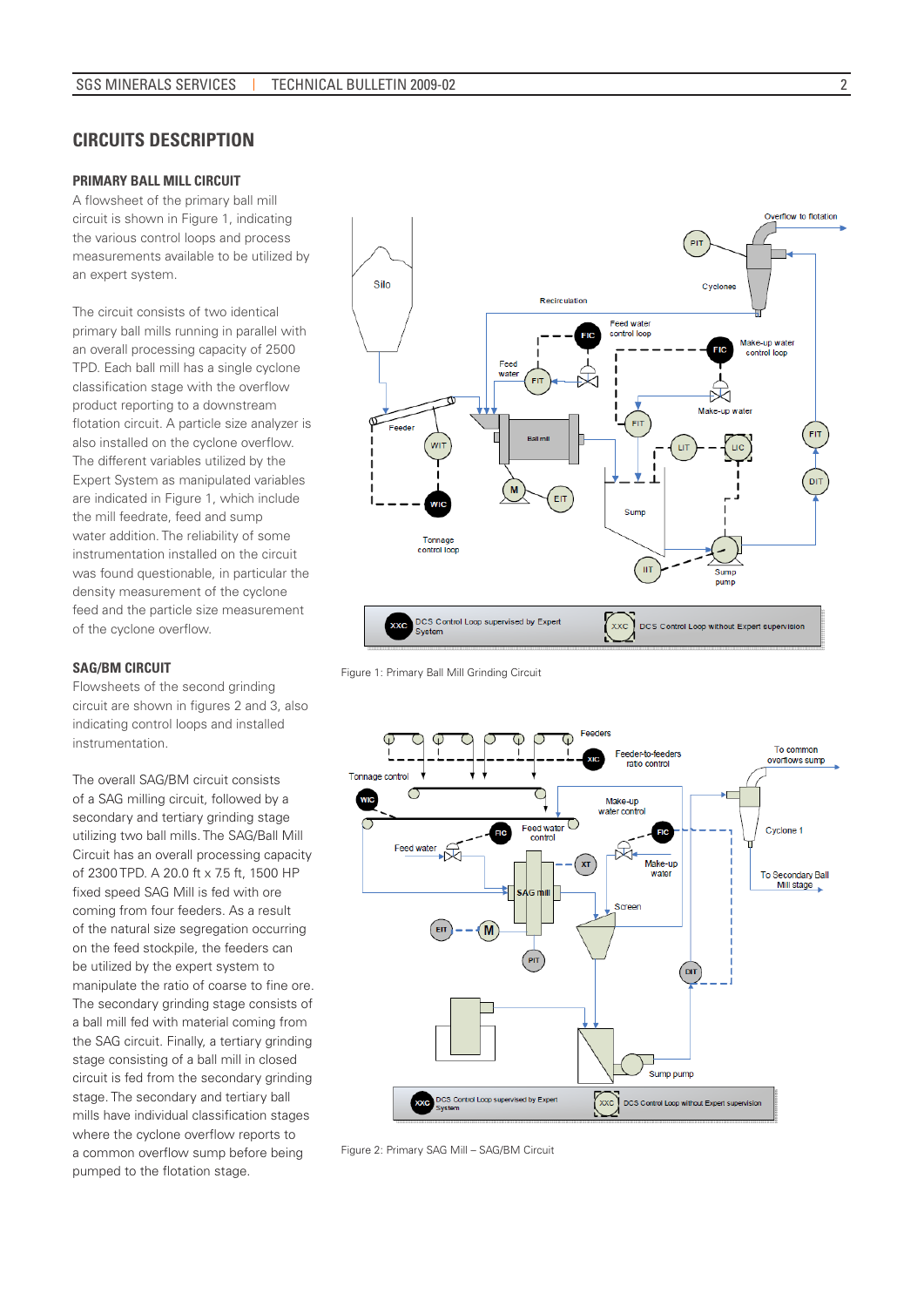

Figure 3: Secondary Ball Milling Stage – SAG/BM Circuit

### **DESIGN, DEVELOPMENT AND DEPLOYMENT OF EXPERT SYSTEMS**

The methodology for the implementation of both expert systems was inclusive, progressive and combined the technical expertise of SGS with the client's operational knowledge to ensure the sustainability and longevity of the systems. The full life-cycle of the expert system implementation is based on the following three steps:

### **KNOWLEDGE CAPTURE**

This is the design stage where the circuit's process states are identified and the rules that will be implemented in the control strategy are defined. The ability of the field instrumentation in achieving the stated objectives of the control strategy are also critically reviewed, in particular the reliability of measured variables utilized in the expert system.

The knowledge capturing process is initiated with an interview process in which the SGS team meet with operations personnel (e.g. superintendents, control room operators, shift supervisors, electricians, senior metallurgists) to review and discuss their current operating practices and propose alternative strategies. Critical variables

such as mill power draw, mill discharge density, cyclone feed density, cyclone pump amps, etc are analyzed and a consensus on their use to define process states is carried out.

The main deliverable at the end of the interview process is a complete set of logic for both expert systems, as well as a functional specification for interfacing with the sites' control systems. A clear and concise documentation of the rules must be approved and is then reviewed to identify each component within the coded application.

During this stage all critical measurements are validated – on this project it was noted that the density on the ball mill cyclone feed and the particle size of the overflows were often noted to be unreliable. An analysis of the data showed that these readings could be validated and modeled using other process variables. State of the art expert technology includes data validation techniques as standard and must allow for easy deployment of models. With the client's approval these compensating techniques became part of the final design.

### **INSTALLATION OF APPLICATION – SET UP OF INTERFACE AND INITIAL TUNING**

Once the client has set up the interface as per the functional specification, the connectivity is tested and consequently, the manipulated and measured variables are checked for proper validation and filtering so as to provide inputs to the logic. After completion of these commissioning checks, the application tuning can commence.

During tuning, site feedback was a key factor to confirm all logic. The initial collaboration with the site personnel with a "live" application often uncovers additional opportunities for improvement. Often these opportunities involve secondary readings such as sound measurements of a SAG mill; new constraints may become apparent as tonnages are increased beyond the typical comfort zone.

The tuning of the SAG logic provided a clear advantage for stability with automation as the maximum tonnage limit was raised by 20% above that typically considered "safe" during manual operation.

Training of the operators and administrators starts during this visit. Operators are shown how to interact via the regulatory control system and administrators, with SGS in the control room, assist in the tuning of the application. At the end of this stage the application will run with the on-site assistance of the administrators and a period of testing begins.

#### **FINAL TUNING OF APPLICATION**

The third and final stage in the process is to finalize the tuning and complete the training. The expert operating trends and data are reviewed and the logic is analyzed for possible "holes" – the latter is a statistical analysis that can indicate that some operating states were not properly accounted for in the logic.

Once training is completed, the process of project handover begins. The rules were reviewed with the client against the original design, redlining changes. With the application contents confirmed and the fine tuning completed the expert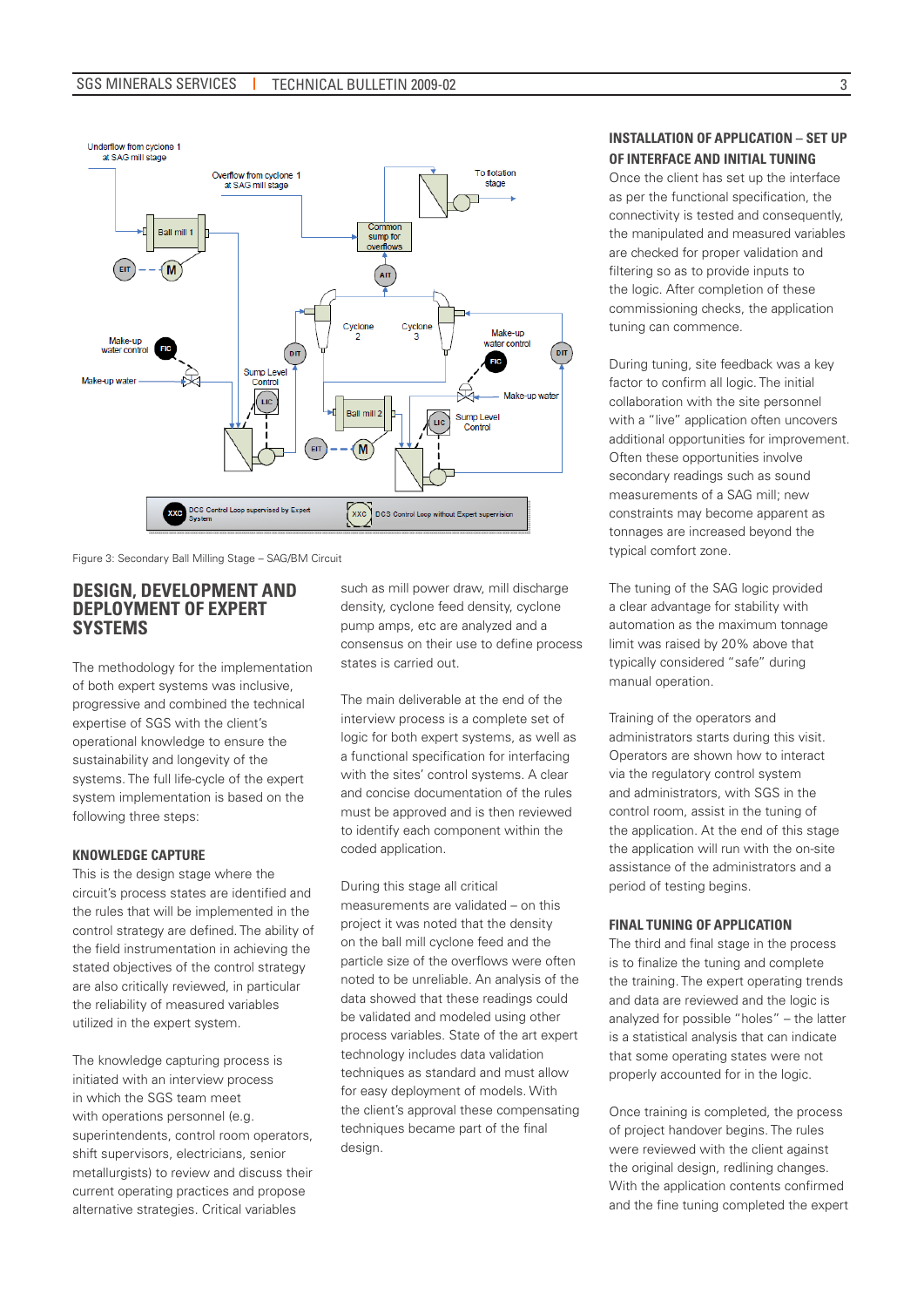system is ready for acceptance testing. Following the final site visit, testing begins based on the acceptance criteria such as Key Performance Indicators (KPIs) as agreed to with site personnel.

# **OVERVIEW OF EXPERT STRATEGY**

### **PRIMARY BALL MILL CIRCUIT**

The control strategy implemented on the circuit utilizes a hierarchical structure to ascertain the current operating state of the process. Control actions are then executed by the system based on the currently identified state, thereby ensuring that conditions of highest priority are corrected earlier. A schematic representation of this process is shown in Figure 4.

The first state in the hierarchy is used to confirm whether the ball mills are operational and available, and no control action is taken if this state is false. If this state is true, the control system will continue to evaluate downstream operational states, and any associated control actions will be implemented whenever a true result is achieved.

For the ball mill circuit, several measurements are considered when defining the process states:

- • Power draw
- • Mass flow to cyclone
- Sump level
- • Mill discharge % solids
- • Cyclone feed %solids
- • Cyclone overflow particle size

The state of the ball mill load is determined using these process variables in a rules based evaluation hierarchy. For example, a high mass rate to the cyclone can imply a high load but if the overflow particle size is on target then less weighting is given to the high mass situation. This means that the expert fuzzy logic response will be mitigated by the presence of an on target, validated, overflow particle size.

The control actions associated with each process state are also designed to be implemented in a hierarchical structure. The system does not only utilize absolute process values in determining the appropriate control action to apply, but



Figure 4: Primary Ball Mill Expert Logic Overview

also considers the rate of change of important process variables. Therefore, an upward trend in mill load can first be addressed by manipulating water flows before reducing the mill feed tonnage. This ability to prioritize control actions based on a variety of operating conditions makes the expert system flexible enough to provide appropriate actions for different operating scenarios as identified in the hierarchy.

During "overload" situations, the expert system will implement control actions based on the current power draw, circulating load levels and rates of change values. The control actions range from a partial flushing without a feed tonnage decrease, to a feed tonnage reduction with a full mill flushing. The use of multiple actions ensures that the appropriate control action is taken in relation to the severity of the condition.

Once the evaluation reaches the "OK Load" state, the expert system will attempt to optimize and increase tonnage with solid confidence that the recirculation load is not increasing. The expert will simultaneously verify that other key variables such as power draw, sump pump amps, cyclone feed density, etc are stable. In scenarios where densities are out of range, the expert system will correct the situation by modifying the water addition at the ball mill feed end or cyclone feed sump and also; verifying in parallel the stability of variables such as cyclone O/F particle

size, recirculation load, sump levels and pump amps.

Finally, the "Low Load" state considers high ball mill power draw. In this state, the feed tonnage increase applied by the expert system is more aggressive when compared to the "OK Load" state since the Expert is 100% certain that the circuit is underloaded.

A "secondary" set of logic was created to validate cyclone feed density and cyclone O/F particle size by automatically detecting instrumentation problems and reacting appropriately to the problem. The secondary logic uses a combination of variables such as pump current, sump level and ball mill power draw to estimate density and particle size on a relative basis under scenarios where the actual instrumentation is unreliable.

#### **SAG/BM CIRCUIT**

The SAG mill expert strategy was defined using a set of mutually exclusive power/load state definitions arranged in a matrix for the entire set of SAG operating conditions. This matrix is schematically depicted in Figure 5. The matrix considers the state (high, ok, low) and the trend (increasing, stable, and decreasing) of both the mill power and pressure. This approach created around forty rules. Each rule first considers the state of the sag mill solids and the possible presence of downstream constraints (flotation constraints or ball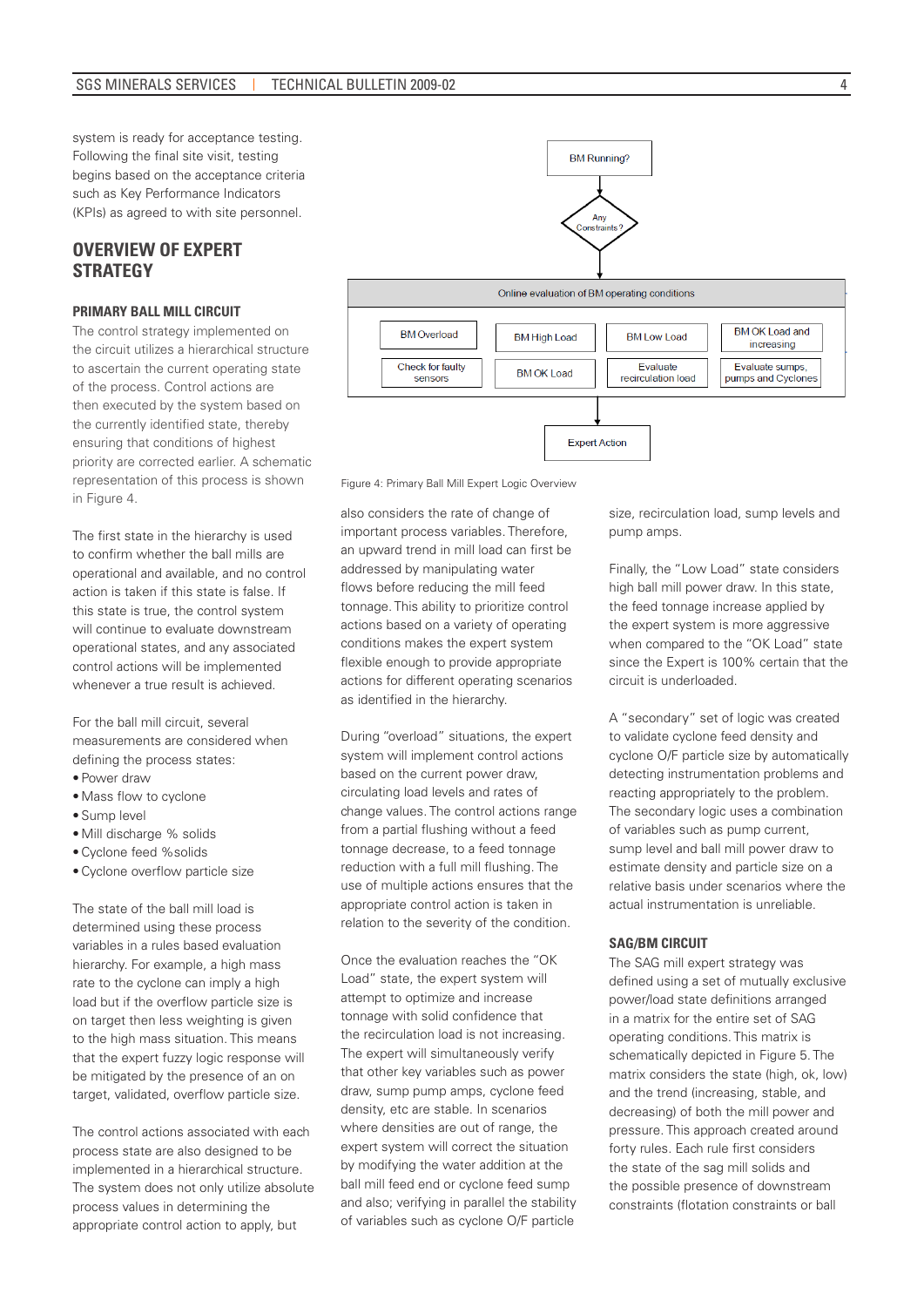milling constraints) before implementing a control action.

The use of a dashboard view (Figure 6) easily allowed the identification of the process state and the rules that would be implemented next – this visibility is critical to properly tune the SAG rule base.

The expert logic was designed to implement multiple actions based on different operating scenarios. For instance, when the SAG power draw is increasing and high, the first option considered by the expert would be to change the coarse-to-fine ratio of material coming through the feeders. The second option would be to adjust the feed water and the third and final option would be to reduce tonnage in a timely manner.

The expert logic used for the SAG/ BM circuit considers downstream and upstream constraints. These constraints interact directly with other logic states to prioritize expert actions when one of the constraints is activated. All constraints considered during the expert design are the direct result of previously identified operational requirements.

The overall structure for the states of the first and second ball mill is comparable to that of the Primary Ball Mill Circuit (Figure 4). However the first ball mill is an open circuit and its control was closely associated with the SAG mill load state to ensure responses to changes in the feed solids and rate so as to stabilize as much as possible the slurry density in this mill. The second ball mill contains a circulating load and subsequently its actions had to respond to the SAG load states as well as eventual high solids loading of the closed loop.

# **RESULTS**

A summary table (Table 1) shows a substantial throughput increase in both plants with 6.3% and 5.0% for the Primary BM circuit and the SAG/BM circuit respectively. The system utilisation in both circuits was also higher than 90% of the time the grinding circuits were available for advanced control operation.



Figure 5: SAG/BM Circuit Expert Logic Overview



Figure 6: SAG/BM Circuit Expert Dashboard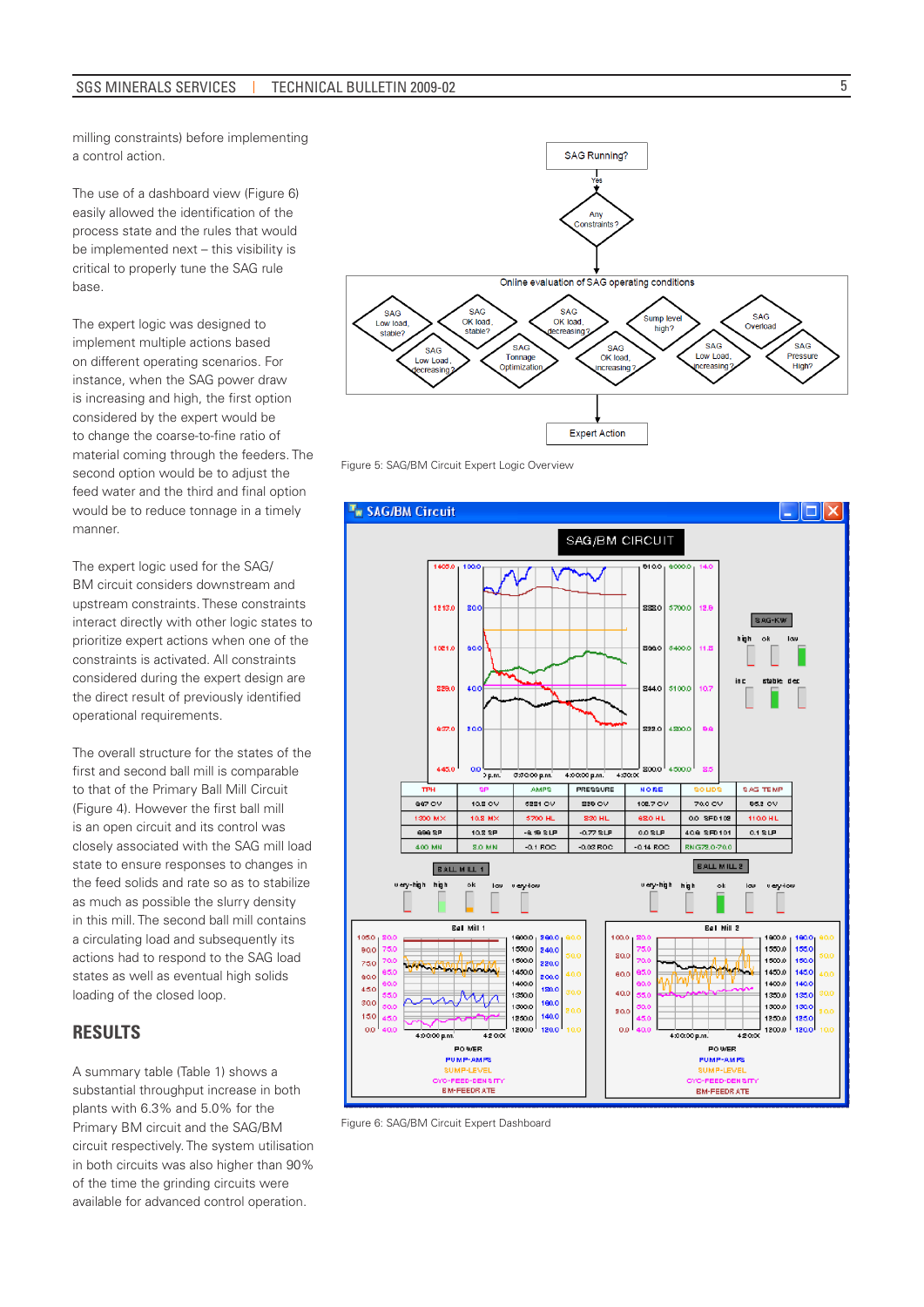The high utilisation percentage is a direct result of two key elements, the hands-on training provided to operations personnel and the performance of the expert logic when controlling both circuits. The training component allowed operations personnel to understand the expert logic and its functionality; consequently, operations personnel became aware of the inherent capabilities of the expert system and were also able to understand its decision-making criteria.

#### **PRIMARY BALL MILL CIRCUIT**

In terms of the achieved benefits in this circuit, Figure 7 shows the differences in throughput for the on-line and off-line periods:

- On-line throughput: 40% of the time > 110 TPH
- Off-line throughput: 12% of the time > 110 TPH.

As seen in Figure 7, off-line throughput was considerably lower and with greater variability. On the other hand, on-line periods show a more consistent and higher production rate being achieved by the process.

The data used for the analysis of this circuit was collected over a period of three months. It should be also highlighted that differences in Ore Hardness between the OFF and ON periods were marginal.

#### **SAG/BM CIRCUIT**

Figure 8 shows the results based on four months worth of data, which was collected during the testing period of the expert system with the following results:

- On-line throughput: ranging between 66 to 150 TPH, 30% of the time > 106 TPH.
- Off-line throughput: ranging between 66 to 125 TPH, 9% of the time > 106 TPH.

Figure 9 shows cyclone overflow particle size during the on-line and off-line periods. The target size was specified by the client to be between 60% and 75%. Results show a marginal difference between ON and OFF periods and at the same time, the particle size standard deviation was lower when the expert system was controlling the circuit.

Table 1: Results for both plants

| <b>CIRCUIT</b>        | <b>CIRCUIT TPH.</b><br><b>WITHOUT</b><br><b>EXPERT</b> | <b>TPH WITH</b><br><b>EXPERT</b> | % INCREASE<br><b>THROUGHPUT</b> | % USAGE |
|-----------------------|--------------------------------------------------------|----------------------------------|---------------------------------|---------|
| Primary BM<br>Circuit | 99.3                                                   | 105.6                            | 6.3%                            | $>90\%$ |
| SAG/BM<br>Circuit     | 93.0                                                   | 97.5                             | 5.0%                            | $>90\%$ |



Figure 7: Expert On-line vs. Expert Off-line (Primary Ball Mill Circuit)

Additionally, enhanced cyclone management was achieved by having more stable cyclone feed.

### **CONCLUSIONS**

- On-line versus off-line periods showed an average improvement in throughput of 6.3% and 5.0% for the Primary BM and SAG/BM circuit respectively.
- The expert system was able to achieve greater throughput by keeping grinding product within specified size ranges and consequently no negative effects on flotation recovery were realized or reported.



Figure 8: Expert On-line vs. Expert Off-line (SAG/BM Circuit)